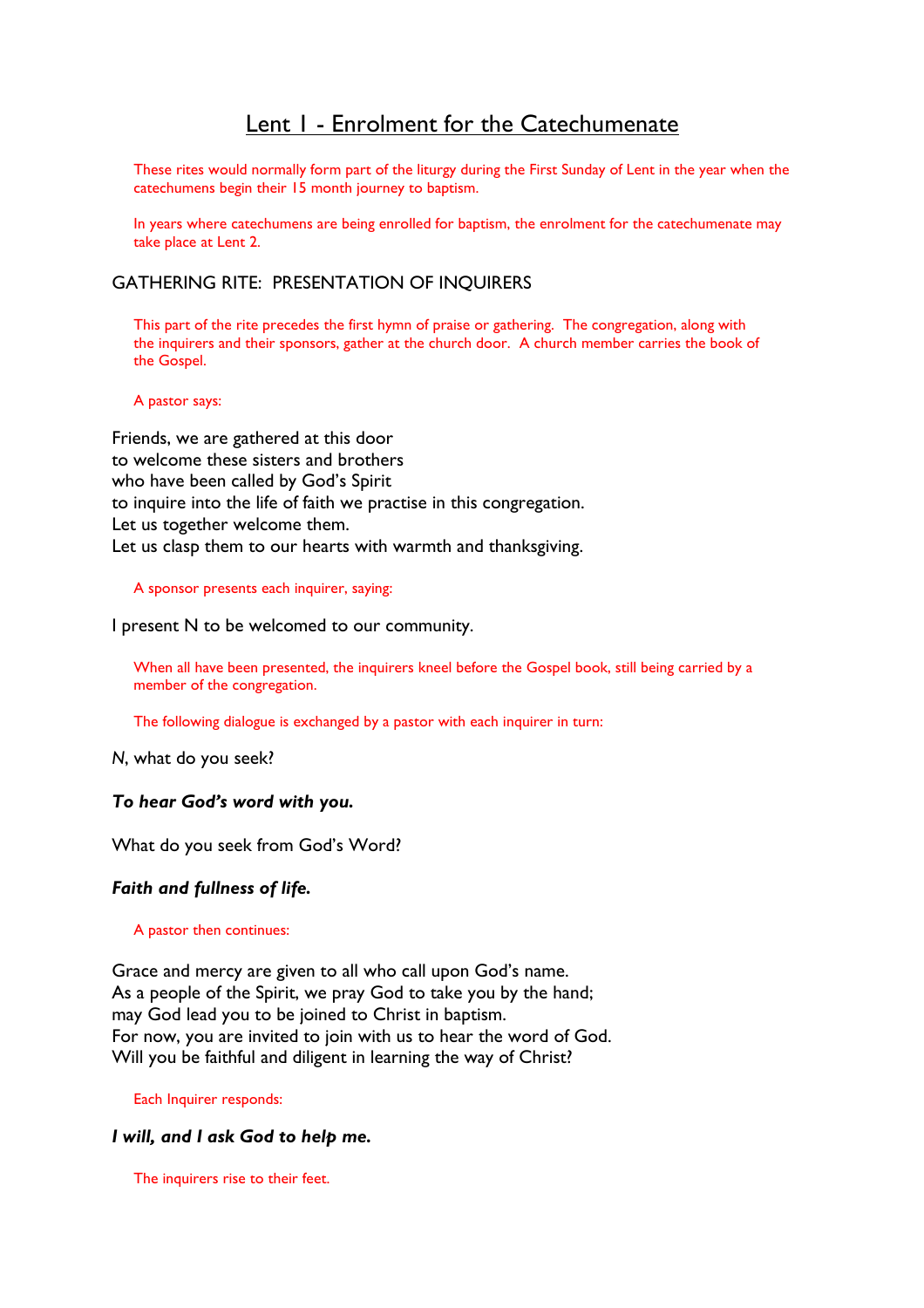#### A pastor then addresses the sponsors, as well as the congregation.

N and N, you have presented these inquirers to us, And agreed to be their mentors and friends along the way to Christ. Yet you are not called to bear this responsibility alone. All who assemble here as members of Christ's church are called to share your burden and support your ministry. So I ask all of you now, both mentors and congregation: will you help these inquirers to hear the gospel of Christ, and will you encourage them, in word and deed, to find their home in the household of faith?

#### We will, and we ask God to help us.

#### A pastor prays, with arms stretched over the whole congregation:

Lord Jesus Christ, we give you thanks for these your servant(s), for  $N$  &  $N$ , whom you have sought and summoned to your cross. You called, and today they have answered you in our presence. We praise you, O God, and we bless you.

#### The congregation responds:

#### We praise you, O God, and we bless you.

The pastor continues:

Now, N & N, come into the church to hear the word of God with us.

 All enter the church and take their places, and the first hymn is sung. The sponsors remain with their charges amongst the catechumens. The gathering rites (possibly in an abbreviated form) continue.

### SIGNING WITH THE CROSS & GIVING OF CATECHUMAL JOURNEY-BAGS.

 This part of the rite occurs immediately following the Affirmation of Faith. The catechumens and their sponsors gather around the communion table, on which the Gospel book has been laid.

A pastor says:

You have heard the precious gospel of our Lord Jesus Christ. Now receive the sign of that gospel on your body and in your heart, that you may know the Lord and the power of his resurrection.

The pastor then marks each catechumen with the sign of the cross, saying:

N, receive the sign of the cross of Christ; be assured of his great love for you, and learn to know and follow him with joy.

The congregation responds: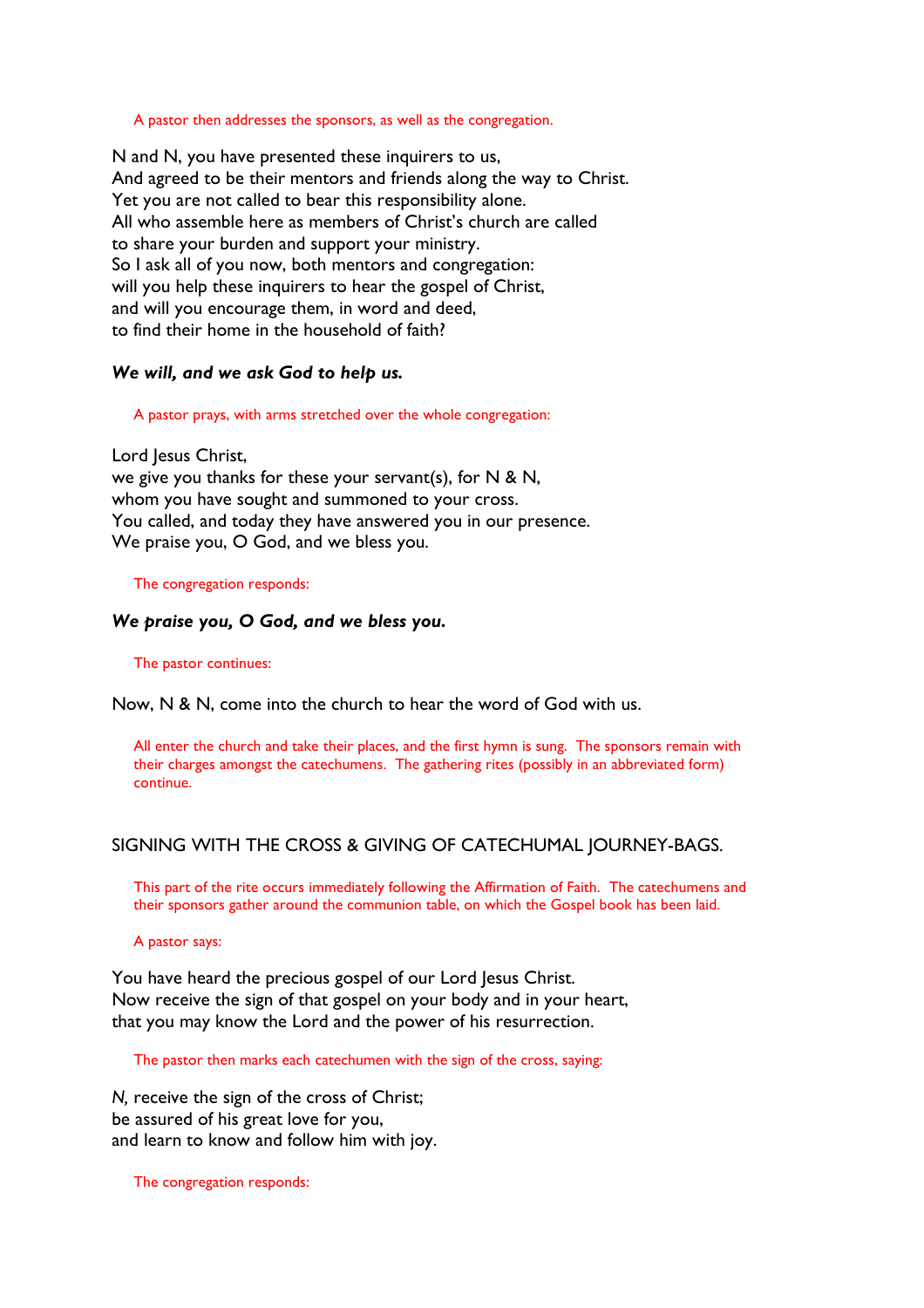# Praise be you, Lord Jesus Christ, the wisdom and power of God!

 The sponsors then turn to their catechumen and trace the sign of the cross on each part of their bodies as it is named by the pastor in the following litany:

Receive the cross on your ears, that you may hear the gospel of Christ, the word of life.

# Praise be you, Lord Jesus Christ, the wisdom and power of God!

Receive the cross on your eyes, that you may see the light of Christ, illumination for your way.

### Praise be you, Lord Jesus Christ, the wisdom and power of God!

Receive the cross on your lips, that you may sing the praise of Christ, the joy of the church.

# Praise be you, Lord Jesus Christ, the wisdom and power of God!

Receive the cross on your heart, that God may dwell there by faith.

# Praise be you, Lord Jesus Christ, the wisdom and power of God!

Receive the cross on your shoulders, that you may bear the gentle yoke of Christ.

# Praise be you, Lord Jesus Christ, the wisdom and power of God!

Receive the cross on your hands, that God's mercy may be known in your work.

# Praise be you, Lord Jesus Christ, the wisdom and power of God!

Receive the cross on your feet, that you may walk in the way of Christ.

# Praise be you, Lord Jesus Christ, the wisdom and power of God!

The catechumal journey-bags are given with these words: